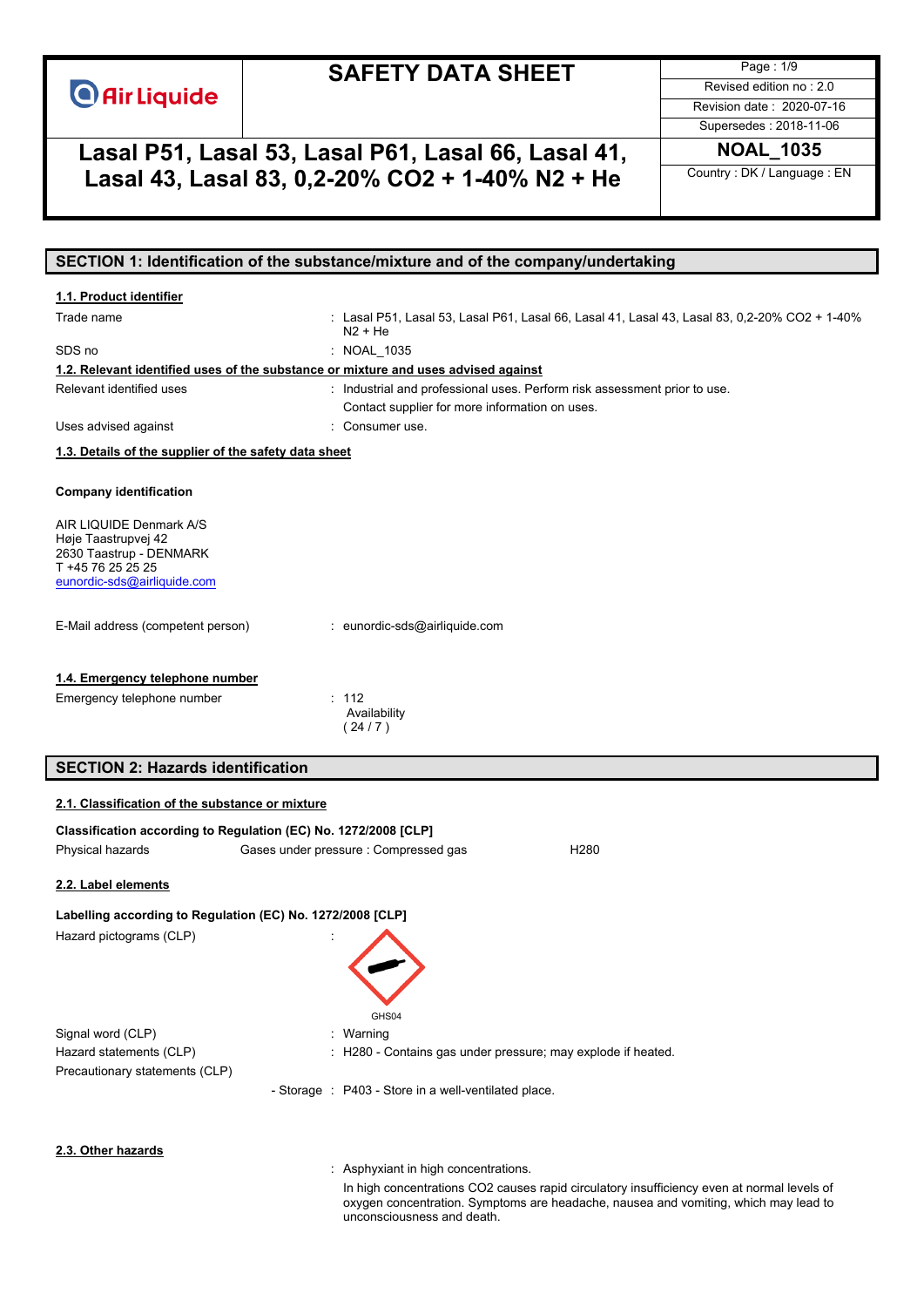# **SAFETY DATA SHEET**

Page : 2/9 Revised edition no : 2.0

Revision date : 2020-07-16 Supersedes : 2018-11-06

# **Lasal P51, Lasal 53, Lasal P61, Lasal 66, Lasal 41, NOAL\_1035 Lasal 43, Lasal 83, 0,2-20% CO2 + 1-40% N2 + He** Country : DK / Language : EN

### **SECTION 3: Composition/information on ingredients**

### : Not established. **3.1. Substances**

#### **3.2. Mixtures**

| Name           | <b>Product identifier</b>                                                    | Composition<br>$[V-%]:$ | <b>Classification according to</b><br><b>Regulation (EC) No. 1272/2008</b><br>[CLP] |
|----------------|------------------------------------------------------------------------------|-------------------------|-------------------------------------------------------------------------------------|
| Nitrogen       | (CAS-No.) 7727-37-9<br>(EC-No.) 231-783-9<br>(EC Index-No.)<br>(REACH-no) *1 | 40                      | Press. Gas (Comp.), H280                                                            |
| Helium         | (CAS-No.) 7440-59-7<br>(EC-No.) 231-168-5<br>(EC Index-No.)<br>(REACH-no) *1 | 40                      | Press. Gas (Comp.), H280                                                            |
| Carbon dioxide | (CAS-No.) 124-38-9<br>(EC-No.) 204-696-9<br>(EC Index-No.)<br>(REACH-no) *1  | 20                      | Press. Gas (Liq.), H280                                                             |

Full text of H-statements: see section 16

*Contains no other components or impurities which will influence the classification of the product.*

*\*1: Listed in Annex IV / V REACH, exempted from registration.*

*\*2: Registration deadline not expired.*

*\*3: Registration not required: Substance manufactured or imported < 1t/y.*

### **SECTION 4: First aid measures**

#### **4.1. Description of first aid measures**

| - Inhalation                                                                    | : Remove victim to uncontaminated area wearing self contained breathing apparatus. Keep<br>victim warm and rested. Call a doctor. Perform cardiopulmonary resuscitation if breathing<br>stopped. |
|---------------------------------------------------------------------------------|--------------------------------------------------------------------------------------------------------------------------------------------------------------------------------------------------|
| - Skin contact                                                                  | : Adverse effects not expected from this product.                                                                                                                                                |
| - Eye contact                                                                   | : Adverse effects not expected from this product.                                                                                                                                                |
| - Ingestion                                                                     | : Ingestion is not considered a potential route of exposure.                                                                                                                                     |
| 4.2. Most important symptoms and effects, both acute and delayed                |                                                                                                                                                                                                  |
|                                                                                 | : In high concentrations may cause asphyxiation. Symptoms may include loss of<br>mobility/consciousness. Victim may not be aware of asphyxiation.                                                |
|                                                                                 | Refer to section 11.                                                                                                                                                                             |
| 4.3. Indication of any immediate medical attention and special treatment needed |                                                                                                                                                                                                  |

: None.

## **SECTION 5: Firefighting measures**

### **5.1. Extinguishing media**

- Suitable extinguishing media : Water spray or fog.
- Unsuitable extinguishing media : Do not use water jet to extinguish.
- -

#### **5.2. Special hazards arising from the substance or mixture**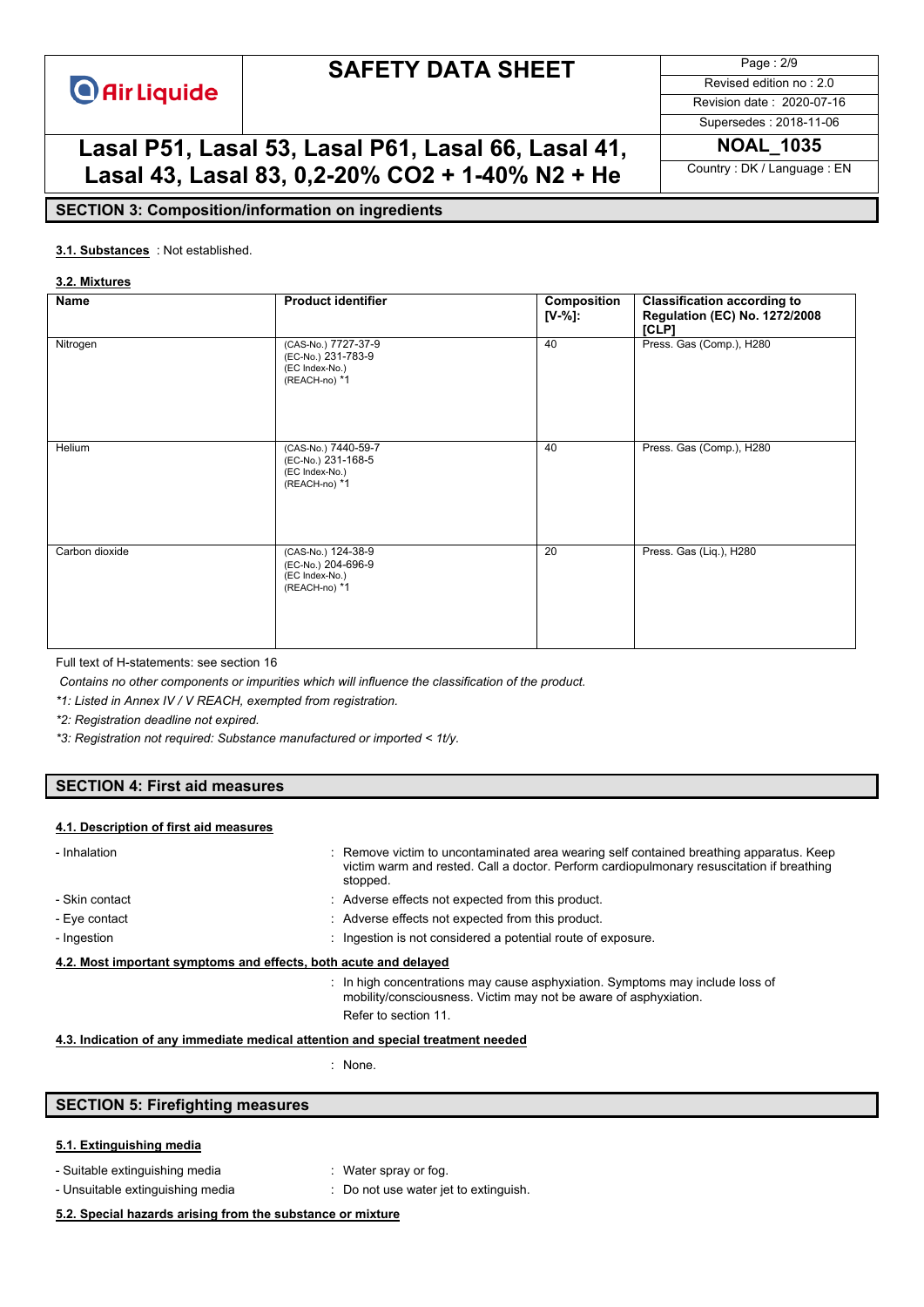# **SAFETY DATA SHEET**

Revised edition no : 2.0 Revision date : 2020-07-16

Page : 3/9

### Supersedes : 2018-11-06

# **Lasal P51, Lasal 53, Lasal P61, Lasal 66, Lasal 41,** NOAL\_1035<br> **Lasal 43, Lasal 83, 0, 3, 20%, CO3 + 4, 40%, N3 + Ho Lasal 43, Lasal 83, 0,2-20% CO2 + 1-40% N2 + He**

| Specific hazards                               | : Exposure to fire may cause containers to rupture/explode.                                                                                                                                                                                                                                                       |
|------------------------------------------------|-------------------------------------------------------------------------------------------------------------------------------------------------------------------------------------------------------------------------------------------------------------------------------------------------------------------|
| Hazardous combustion products                  | : None.                                                                                                                                                                                                                                                                                                           |
| 5.3. Advice for firefighters                   |                                                                                                                                                                                                                                                                                                                   |
| Specific methods                               | : Use fire control measures appropriate for the surrounding fire. Exposure to fire and heat<br>radiation may cause gas receptacles to rupture. Cool endangered receptacles with water spray<br>jet from a protected position. Prevent water used in emergency cases from entering sewers and<br>drainage systems. |
|                                                | If possible, stop flow of product.                                                                                                                                                                                                                                                                                |
|                                                | Use water spray or fog to knock down fire fumes if possible.                                                                                                                                                                                                                                                      |
|                                                | Move containers away from the fire area if this can be done without risk.                                                                                                                                                                                                                                         |
| Special protective equipment for fire fighters | : In confined space use self-contained breathing apparatus.                                                                                                                                                                                                                                                       |
|                                                | Standard protective clothing and equipment (Self Contained Breathing Apparatus) for fire<br>fighters.                                                                                                                                                                                                             |
|                                                | Standard EN 137 - Self-contained open-circuit compressed air breathing apparatus with full<br>face mask.                                                                                                                                                                                                          |
|                                                | Standard EN 469 - Protective clothing for firefighters. Standard - EN 659: Protective gloves for<br>firefighters.                                                                                                                                                                                                 |
|                                                |                                                                                                                                                                                                                                                                                                                   |

#### **SECTION 6: Accidental release measures**

### **6.1. Personal precautions, protective equipment and emergency procedures**

|                                                           | : Try to stop release.                                                                                |
|-----------------------------------------------------------|-------------------------------------------------------------------------------------------------------|
|                                                           | Evacuate area.                                                                                        |
|                                                           | Wear self-contained breathing apparatus when entering area unless atmosphere is proved to<br>be safe. |
|                                                           | Ensure adequate air ventilation.                                                                      |
|                                                           | Act in accordance with local emergency plan.                                                          |
|                                                           | Stay upwind.                                                                                          |
|                                                           | Oxygen detectors should be used when asphyxiating gases may be released.                              |
| 6.2. Environmental precautions                            |                                                                                                       |
|                                                           | : Try to stop release.                                                                                |
| 6.3. Methods and material for containment and cleaning up |                                                                                                       |
|                                                           | : Ventilate area.                                                                                     |
| 6.4. Reference to other sections                          |                                                                                                       |
|                                                           | : See also sections 8 and 13.                                                                         |

### **SECTION 7: Handling and storage**

#### **7.1. Precautions for safe handling**

Safe use of the product

| : The product must be handled in accordance with good industrial hygiene and safety<br>procedures.                                                       |
|----------------------------------------------------------------------------------------------------------------------------------------------------------|
| Only experienced and properly instructed persons should handle gases under pressure.                                                                     |
| Consider pressure relief device(s) in gas installations.                                                                                                 |
| Ensure the complete gas system was (or is regularily) checked for leaks before use.                                                                      |
| Do not smoke while handling product.                                                                                                                     |
| Use only properly specified equipment which is suitable for this product, its supply pressure and<br>temperature. Contact your gas supplier if in doubt. |
| Avoid suck back of water, acid and alkalis.                                                                                                              |
| Do not breathe gas.                                                                                                                                      |
| Avoid release of product into atmosphere.                                                                                                                |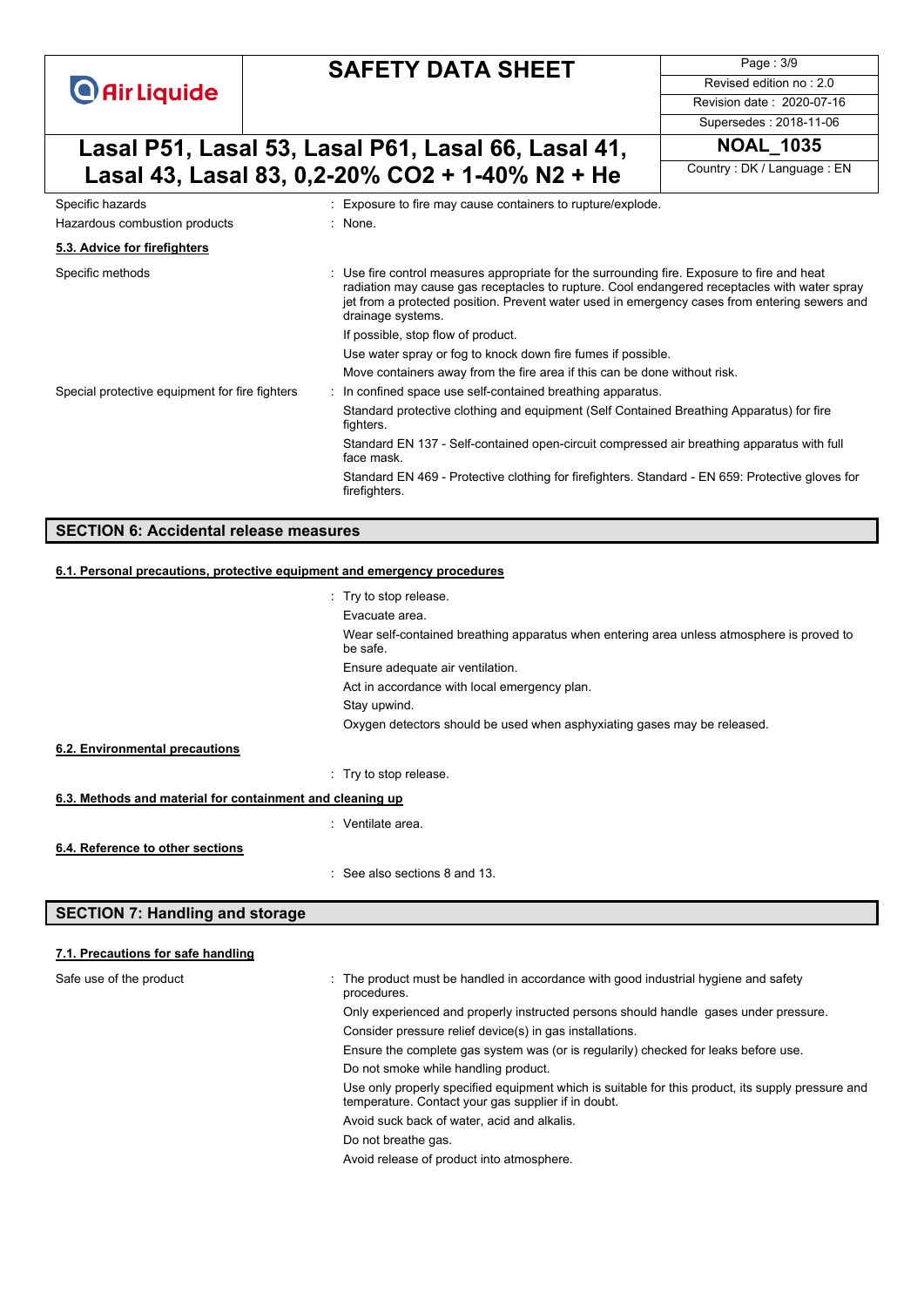|                                                                   |                                                     | <b>SAFETY DATA SHEET</b>                                                                                                                                         | Page: 4/9                  |
|-------------------------------------------------------------------|-----------------------------------------------------|------------------------------------------------------------------------------------------------------------------------------------------------------------------|----------------------------|
| <b>O</b> Air Liquide                                              |                                                     |                                                                                                                                                                  | Revised edition no: 2.0    |
|                                                                   |                                                     |                                                                                                                                                                  | Revision date: 2020-07-16  |
|                                                                   |                                                     |                                                                                                                                                                  | Supersedes: 2018-11-06     |
|                                                                   | Lasal P51, Lasal 53, Lasal P61, Lasal 66, Lasal 41, | <b>NOAL 1035</b>                                                                                                                                                 |                            |
|                                                                   |                                                     | Lasal 43, Lasal 83, 0,2-20% CO2 + 1-40% N2 + He                                                                                                                  | Country: DK / Language: EN |
| Safe handling of the gas receptacle                               |                                                     | : Refer to supplier's container handling instructions.                                                                                                           |                            |
|                                                                   |                                                     | Do not allow backfeed into the container.                                                                                                                        |                            |
|                                                                   |                                                     | Protect cylinders from physical damage; do not drag, roll, slide or drop.                                                                                        |                            |
|                                                                   |                                                     | When moving cylinders, even for short distances, use a cart (trolley, hand truck, etc.) designed<br>to transport cylinders.                                      |                            |
|                                                                   |                                                     | Leave valve protection caps in place until the container has been secured against either a wall<br>or bench or placed in a container stand and is ready for use. |                            |
|                                                                   |                                                     | If user experiences any difficulty operating valve discontinue use and contact supplier.                                                                         |                            |
|                                                                   |                                                     | Never attempt to repair or modify container valves or safety relief devices.                                                                                     |                            |
|                                                                   |                                                     | Damaged valves should be reported immediately to the supplier.                                                                                                   |                            |
|                                                                   |                                                     | Keep container valve outlets clean and free from contaminants particularly oil and water.                                                                        |                            |
|                                                                   |                                                     | Replace valve outlet caps or plugs and container caps where supplied as soon as container is<br>disconnected from equipment.                                     |                            |
|                                                                   |                                                     | Close container valve after each use and when empty, even if still connected to equipment.                                                                       |                            |
|                                                                   |                                                     | Never attempt to transfer gases from one cylinder/container to another.                                                                                          |                            |
|                                                                   |                                                     | Never use direct flame or electrical heating devices to raise the pressure of a container.                                                                       |                            |
|                                                                   |                                                     | Do not remove or deface labels provided by the supplier for the identification of the content of<br>the container.                                               |                            |
|                                                                   |                                                     | Suck back of water into the container must be prevented.                                                                                                         |                            |
|                                                                   |                                                     | Open valve slowly to avoid pressure shock.                                                                                                                       |                            |
| 7.2. Conditions for safe storage, including any incompatibilities |                                                     |                                                                                                                                                                  |                            |
|                                                                   |                                                     | : Observe all regulations and local requirements regarding storage of containers.                                                                                |                            |
|                                                                   |                                                     | Containers should not be stored in conditions likely to encourage corrosion.                                                                                     |                            |
|                                                                   |                                                     | Container valve guards or caps should be in place.                                                                                                               |                            |
|                                                                   |                                                     | Containers should be stored in the vertical position and properly secured to prevent them from<br>falling over.                                                  |                            |
|                                                                   |                                                     | Stored containers should be periodically checked for general condition and leakage.                                                                              |                            |
|                                                                   |                                                     | Keep container below 50°C in a well ventilated place.                                                                                                            |                            |
|                                                                   |                                                     | Store containers in location free from fire risk and away from sources of heat and ignition.                                                                     |                            |
|                                                                   |                                                     | Keep away from combustible materials.                                                                                                                            |                            |
| 7.3. Specific end use(s)                                          |                                                     |                                                                                                                                                                  |                            |
|                                                                   |                                                     | : None.                                                                                                                                                          |                            |
|                                                                   |                                                     |                                                                                                                                                                  |                            |

### **SECTION 8: Exposure controls/personal protection**

#### **8.1. Control parameters**

| Carbon dioxide (124-38-9)         |                                          |                                               |  |
|-----------------------------------|------------------------------------------|-----------------------------------------------|--|
| OEL: Occupational Exposure Limits |                                          |                                               |  |
| EU                                | TWA IOELV (EU) 8 h $\text{[mg/m³]}$      | 9000 mg/m <sup>3</sup>                        |  |
|                                   | TWA IOELV (EU) 8 h [ppm]                 | 5000 ppm                                      |  |
| Denmark                           | TWA (DK) OEL 8h $\text{[mq/m}^3\text{]}$ | 9000 mg/m <sup>3</sup>                        |  |
|                                   | TWA (DK) OEL 8h [ppm]                    | 5000 ppm                                      |  |
|                                   | Anmærkninger (DK)                        | E (betyder, at stoffet har en EF-grænseværdi) |  |

DNEL (Derived-No Effect Level) : No data available.

PNEC (Predicted No-Effect Concentration) : No data available.

#### **8.2. Exposure controls**

## **8.2.1. Appropriate engineering controls**

: Provide adequate general and local exhaust ventilation.

Systems under pressure should be regularily checked for leakages.

Ensure exposure is below occupational exposure limits (where available).

Oxygen detectors should be used when asphyxiating gases may be released.

Consider the use of a work permit system e.g. for maintenance activities.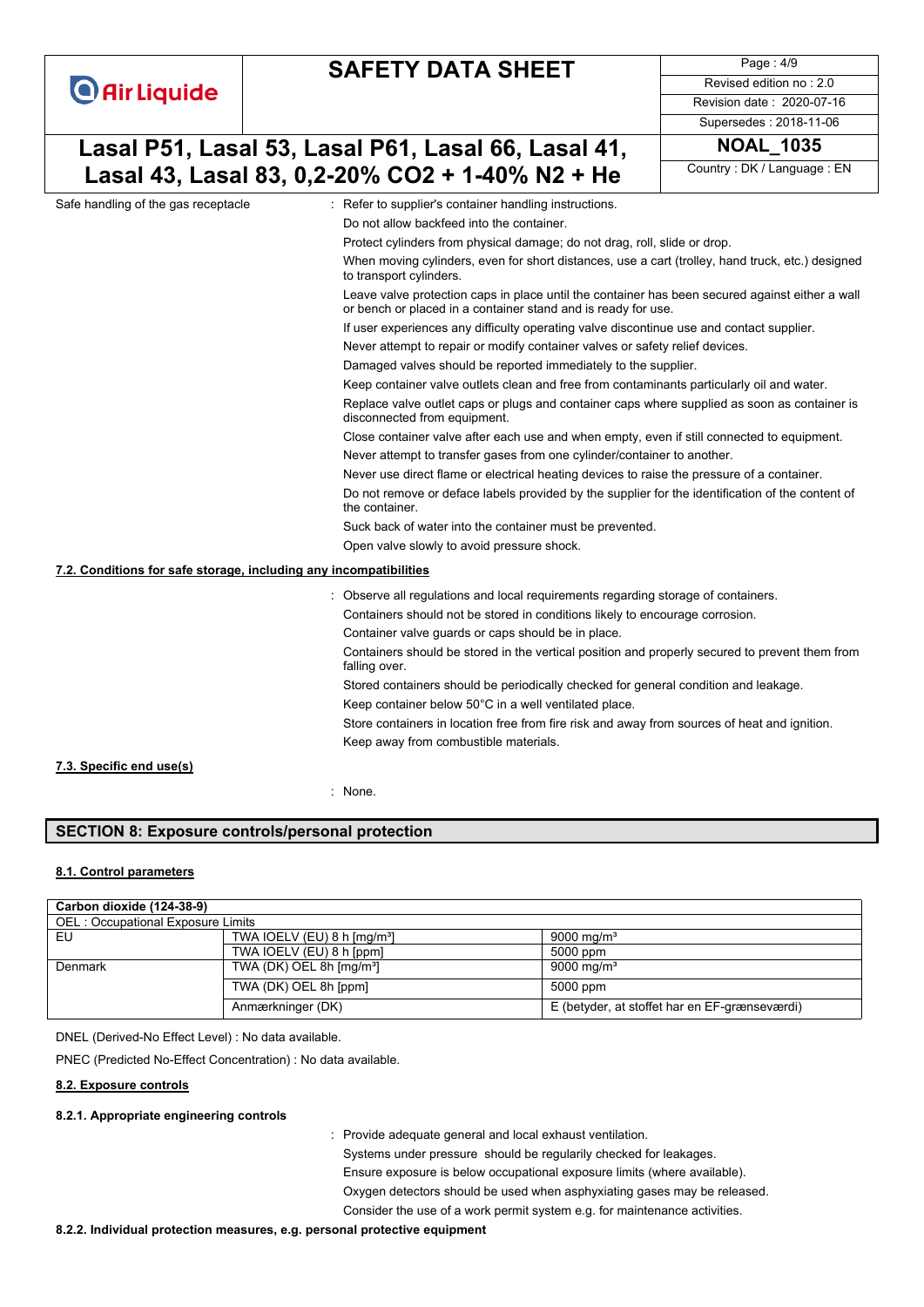|                          | <b>SAFETY DATA SHEET</b>                                                                                                                                                                                                                                                                                                                                                                                                                                                                                                                                                                                                                                                                                   | Page: 5/9                  |
|--------------------------|------------------------------------------------------------------------------------------------------------------------------------------------------------------------------------------------------------------------------------------------------------------------------------------------------------------------------------------------------------------------------------------------------------------------------------------------------------------------------------------------------------------------------------------------------------------------------------------------------------------------------------------------------------------------------------------------------------|----------------------------|
| <b>O</b> Air Liquide     |                                                                                                                                                                                                                                                                                                                                                                                                                                                                                                                                                                                                                                                                                                            | Revised edition no: 2.0    |
|                          |                                                                                                                                                                                                                                                                                                                                                                                                                                                                                                                                                                                                                                                                                                            | Revision date: 2020-07-16  |
|                          |                                                                                                                                                                                                                                                                                                                                                                                                                                                                                                                                                                                                                                                                                                            | Supersedes: 2018-11-06     |
|                          | Lasal P51, Lasal 53, Lasal P61, Lasal 66, Lasal 41,                                                                                                                                                                                                                                                                                                                                                                                                                                                                                                                                                                                                                                                        | <b>NOAL 1035</b>           |
|                          | Lasal 43, Lasal 83, 0,2-20% CO2 + 1-40% N2 + He                                                                                                                                                                                                                                                                                                                                                                                                                                                                                                                                                                                                                                                            | Country: DK / Language: EN |
|                          | A risk assessment should be conducted and documented in each work area to assess the risks<br>related to the use of the product and to select the PPE that matches the relevant risk. The<br>following recommendations should be considered:<br>PPE compliant to the recommended EN/ISO standards should be selected.                                                                                                                                                                                                                                                                                                                                                                                      |                            |
| • Eye/face protection    | Wear safety glasses with side shields.<br>Standard EN 166 - Personal eye-protection - specifications.                                                                                                                                                                                                                                                                                                                                                                                                                                                                                                                                                                                                      |                            |
| • Skin protection        |                                                                                                                                                                                                                                                                                                                                                                                                                                                                                                                                                                                                                                                                                                            |                            |
| - Hand protection        | : Wear working gloves when handling gas containers.                                                                                                                                                                                                                                                                                                                                                                                                                                                                                                                                                                                                                                                        |                            |
|                          | Standard EN 388 - Protective gloves against mechanical risk.                                                                                                                                                                                                                                                                                                                                                                                                                                                                                                                                                                                                                                               |                            |
| - Other                  | : Wear safety shoes while handling containers.<br>Standard EN ISO 20345 - Personal protective equipment - Safety footwear.                                                                                                                                                                                                                                                                                                                                                                                                                                                                                                                                                                                 |                            |
| • Respiratory protection | Gas filters may be used if all surrounding conditions e.g. type and concentration of the<br>contaminant(s) and duration of use are known.<br>Use gas filters with full face mask, where exposure limits may be exceeded for a short-term<br>period, e.g. connecting or disconnecting containers.<br>Gas filters do not protect against oxygen deficiency.<br>Self contained breathing apparatus (SCBA) or positive pressure airline with mask are to be<br>used in oxygen-deficient atmospheres.<br>Standard EN 14387 - Gas filter(s), combined filter(s) and standard EN136, full face masks.<br>Standard EN 137 - Self-contained open-circuit compressed air breathing apparatus with full<br>face mask. |                            |
| • Thermal hazards        | None in addition to the above sections.                                                                                                                                                                                                                                                                                                                                                                                                                                                                                                                                                                                                                                                                    |                            |

### **8.2.3. Environmental exposure controls**

: None necessary.

# **SECTION 9: Physical and chemical properties**

### **9.1. Information on basic physical and chemical properties**

Appearance

| Physical state at 20°C / 101.3kPa               | : Gas.                                                                                                                                         |
|-------------------------------------------------|------------------------------------------------------------------------------------------------------------------------------------------------|
| Colour                                          | Mixture contains one or more component(s) which have the following colour(s):<br>Colourless.                                                   |
| Odour                                           | Odourless.                                                                                                                                     |
| Odour threshold                                 | Odour threshold is subjective and inadequate to warn of overexposure.                                                                          |
| pH value                                        | Not applicable for gases and gas mixtures.                                                                                                     |
| Molar mass                                      | Not applicable for gas mixtures.                                                                                                               |
| Melting point                                   | Not applicable for gas mixtures.                                                                                                               |
| Boiling point                                   | Not applicable for gas mixtures.                                                                                                               |
| Flash point                                     | Not applicable for gases and gas mixtures.                                                                                                     |
| Evaporation rate (ether=1)                      | Not applicable for gases and gas mixtures.                                                                                                     |
| Flammability range                              | Non flammable.                                                                                                                                 |
| Vapour pressure [20°C]                          | Not applicable.                                                                                                                                |
| Vapour pressure [50°C]                          | Not applicable.                                                                                                                                |
| Relative density, gas (air=1)                   | : Lighter or similar to air.                                                                                                                   |
| Solubility in water                             | Solubility in water of component(s) of the mixture :<br>• Carbon dioxide: 2000 mg/l Completely soluble. • Nitrogen: 20 mg/l • Helium: 1.5 mg/l |
| Partition coefficient n-octanol/water [log Kow] | : Not applicable for gas mixtures.                                                                                                             |
| Auto-ignition temperature                       | Non flammable.                                                                                                                                 |
| Decomposition point [°C]                        | Not applicable.                                                                                                                                |
| Viscosity [20°C]                                | No reliable data available.                                                                                                                    |
| <b>Explosive Properties</b>                     | Not applicable.                                                                                                                                |
| <b>Oxidising Properties</b>                     | Not applicable.                                                                                                                                |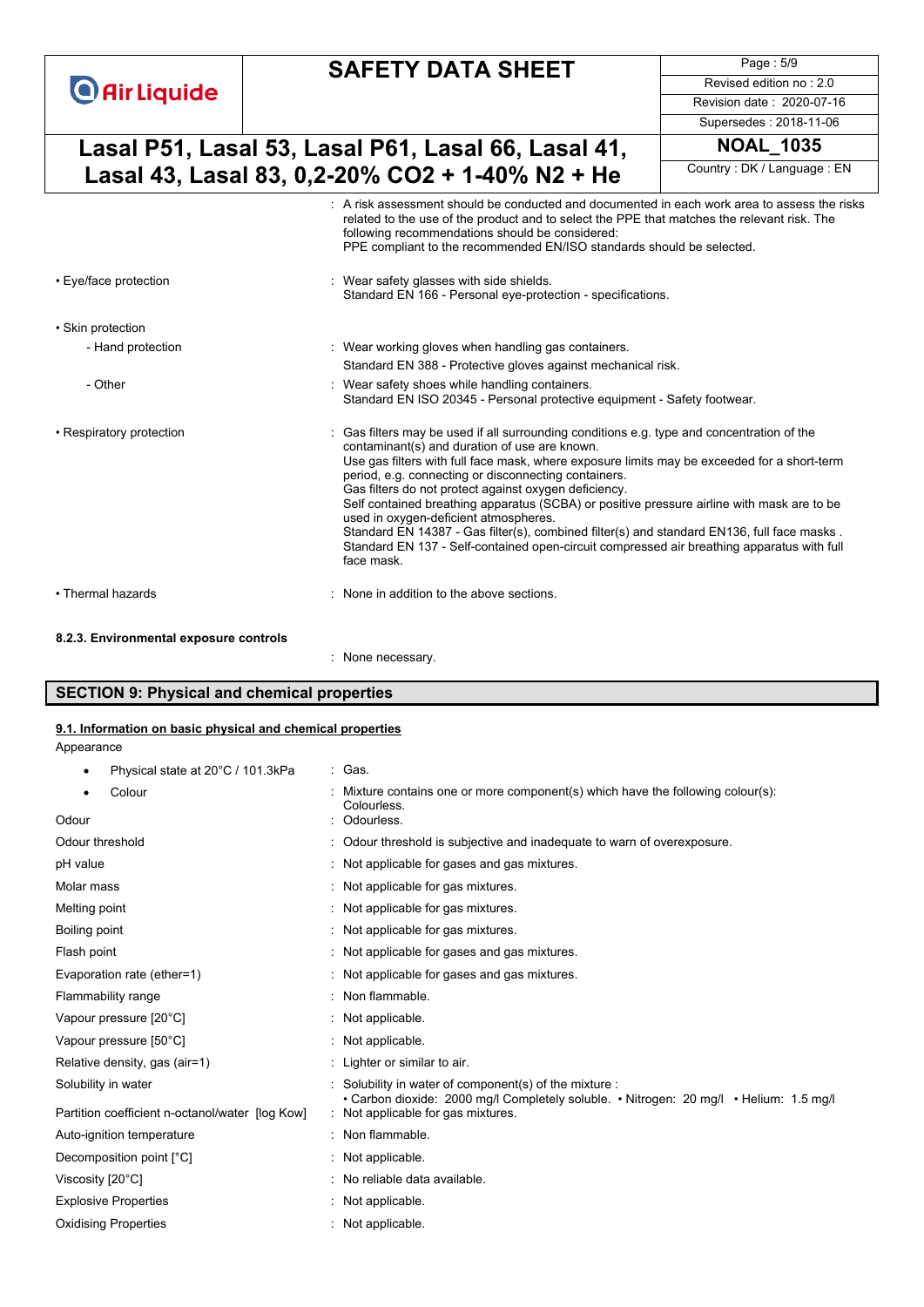

# **SAFETY DATA SHEET**

**Lasal P51, Lasal 53, Lasal P61, Lasal 66, Lasal 41,** NOAL\_1035<br> **Lasal 43, Lasal 83, 0, 3, 20%, CO3 + 4, 40%, N3 + Ho Lasal 43, Lasal 83, 0,2-20% CO2 + 1-40% N2 + He** 

Page : 6/9 Revised edition no : 2.0 Revision date : 2020-07-16 Supersedes : 2018-11-06

#### Other data : None. **9.2. Other information**

## **SECTION 10: Stability and reactivity**

| 10.1. Reactivity                         |                                                                                                           |
|------------------------------------------|-----------------------------------------------------------------------------------------------------------|
|                                          | : No reactivity hazard other than the effects described in sub-sections below.                            |
| 10.2. Chemical stability                 | : Stable under normal conditions.                                                                         |
| 10.3. Possibility of hazardous reactions |                                                                                                           |
|                                          | $\therefore$ No additional information available                                                          |
| 10.4. Conditions to avoid                |                                                                                                           |
|                                          | : Avoid moisture in installation systems.                                                                 |
| 10.5. Incompatible materials             |                                                                                                           |
|                                          | : For additional information on compatibility refer to ISO 11114.                                         |
| 10.6. Hazardous decomposition products   |                                                                                                           |
|                                          | : Under normal conditions of storage and use, hazardous decomposition products should not be<br>produced. |

## **SECTION 11: Toxicological information**

|                     |  | 11.1. Information on toxicological effects |  |
|---------------------|--|--------------------------------------------|--|
| A contra Arrestados |  |                                            |  |

| <b>Acute toxicity</b>             | Toxicological effects not expected from this product if occupational exposure limit values are<br>not exceeded.                                                                                                                                                                                                                                                                                                                                 |
|-----------------------------------|-------------------------------------------------------------------------------------------------------------------------------------------------------------------------------------------------------------------------------------------------------------------------------------------------------------------------------------------------------------------------------------------------------------------------------------------------|
|                                   | Unlike simple asphyxiants, carbon dioxide has the ability to cause death even when normal<br>oxygen levels (20-21%) are maintained. 5% CO2 has been found to act synergistically to<br>increase the toxicity of certain other gases (CO, NO2). CO2 has been shown to enhance the<br>production of carboxy- or met-hemoglobin by these gases possibly due to carbon dioxide's<br>stimulatory effects on the respiratory and circulatory systems. |
|                                   | For more information, see 'EIGA Safety Info 24: Carbon Dioxide, Physiological Hazards' at<br>www.eiga.eu.                                                                                                                                                                                                                                                                                                                                       |
| <b>Skin corrosion/irritation</b>  | : No known effects from this product.                                                                                                                                                                                                                                                                                                                                                                                                           |
| Serious eye damage/irritation     | : No known effects from this product.                                                                                                                                                                                                                                                                                                                                                                                                           |
| Respiratory or skin sensitisation | : No known effects from this product.                                                                                                                                                                                                                                                                                                                                                                                                           |
| Germ cell mutagenicity            | : No known effects from this product.                                                                                                                                                                                                                                                                                                                                                                                                           |
| Carcinogenicity                   | : No known effects from this product.                                                                                                                                                                                                                                                                                                                                                                                                           |
| <b>Reproductive toxicity</b>      | : No known effects from this product.<br>No known effects from this product.                                                                                                                                                                                                                                                                                                                                                                    |
| <b>STOT-single exposure</b>       | : No known effects from this product.                                                                                                                                                                                                                                                                                                                                                                                                           |
| <b>STOT-repeated exposure</b>     | : No known effects from this product.                                                                                                                                                                                                                                                                                                                                                                                                           |
| <b>Aspiration hazard</b>          | : Not applicable for gases and gas mixtures.                                                                                                                                                                                                                                                                                                                                                                                                    |

### **SECTION 12: Ecological information**

## **12.1. Toxicity**

| Assessment                          | : No ecological damage caused by this product. |
|-------------------------------------|------------------------------------------------|
| EC50 48h - Daphnia magna [mq/l]     | $\therefore$ No data available.                |
| EC50 72h - Algae [mg/l]             | $\therefore$ No data available.                |
| $LC50$ 96 h - Fish [mq/l]           | $\therefore$ No data available.                |
| 12.2. Persistence and degradability |                                                |
|                                     |                                                |

Assessment **in the conomical caused by this product.** : No ecological damage caused by this product.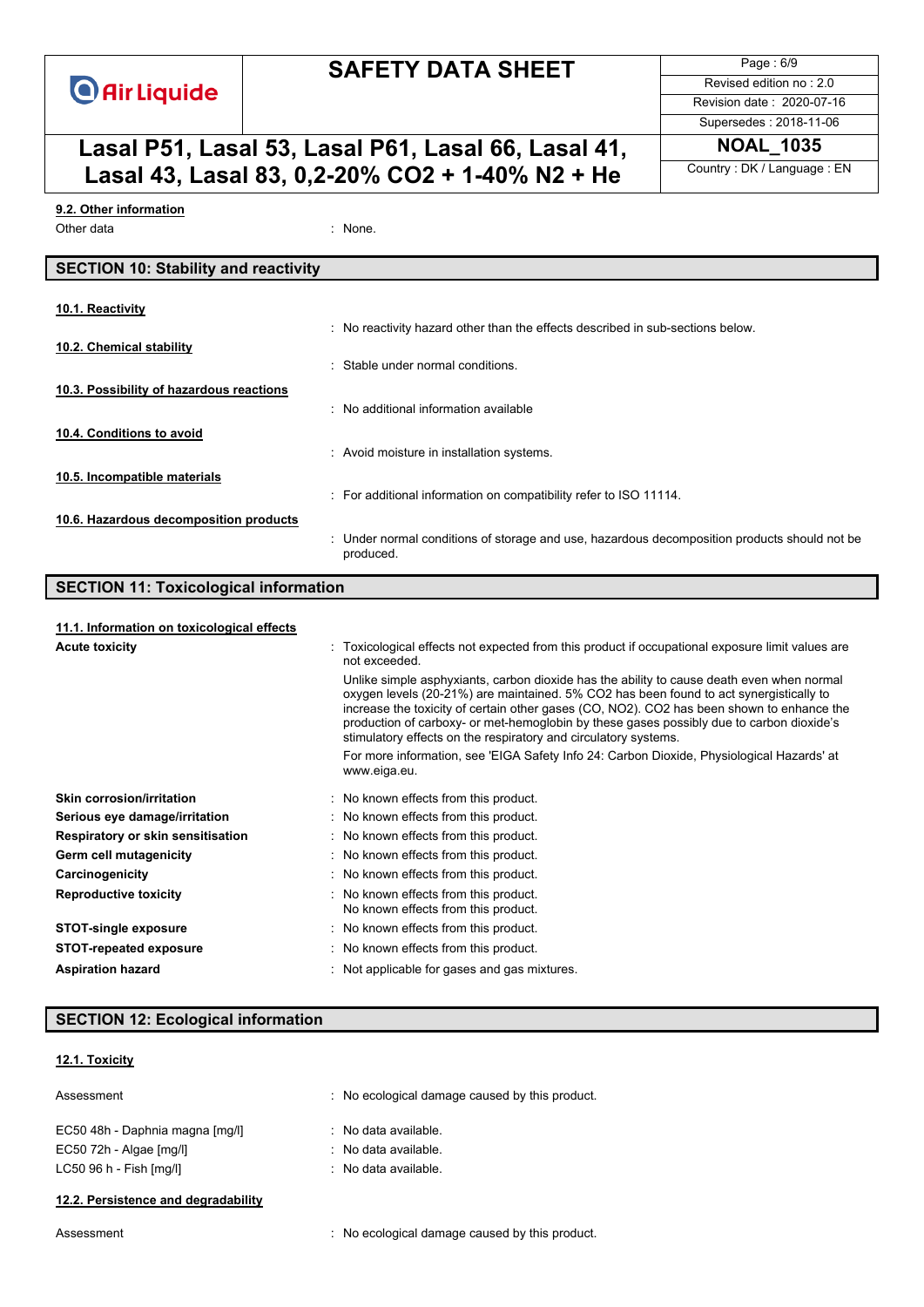# **SAFETY DATA SHEET**

Page : 7/9 Revised edition no : 2.0 Revision date : 2020-07-16 Supersedes : 2018-11-06

# **Lasal P51, Lasal 53, Lasal P61, Lasal 66, Lasal 41,** NOAL\_1035<br> **Lasal 43, Lasal 83, 0, 2, 20%, CO2 + 1, 40%, N2 + Ho Lasal 43, Lasal 83, 0,2-20% CO2 + 1-40% N2 + He**

| 12.3. Bioaccumulative potential                                                       |                                                                                                                                 |
|---------------------------------------------------------------------------------------|---------------------------------------------------------------------------------------------------------------------------------|
| Assessment                                                                            | : No data available.                                                                                                            |
| 12.4. Mobility in soil                                                                |                                                                                                                                 |
| Assessment                                                                            | Because of its high volatility, the product is unlikely to cause ground or water pollution.<br>Partition into soil is unlikely. |
| 12.5. Results of PBT and vPvB assessment                                              |                                                                                                                                 |
| Assessment                                                                            | . Not classified as PBT or vPvB                                                                                                 |
| 12.6. Other adverse effects                                                           |                                                                                                                                 |
| Other adverse effects                                                                 | : No known effects from this product.                                                                                           |
| Effect on the ozone layer                                                             | : None.                                                                                                                         |
| Effect on global warming                                                              | : Contains greenhouse gas(es).                                                                                                  |
| <b>SECTION 13: Disposal considerations</b>                                            |                                                                                                                                 |
| 13.1. Waste treatment methods                                                         |                                                                                                                                 |
|                                                                                       | May be vented to atmosphere in a well ventilated place.                                                                         |
|                                                                                       | Do not discharge into any place where its accumulation could be dangerous.                                                      |
|                                                                                       | Return unused product in original container to supplier.                                                                        |
| List of hazardous waste codes (from<br>Commission Decision 2000/532/EC as<br>amended) | 16 05 05 : Gases in pressure containers other than those mentioned in 16 05 04.                                                 |
|                                                                                       |                                                                                                                                 |
| 13.2. Additional information                                                          |                                                                                                                                 |

## **SECTION 14: Transport information**

|  | 14.1. UN number |
|--|-----------------|
|  |                 |

| UN-No.                                | : 1956                                    |
|---------------------------------------|-------------------------------------------|
| 14.2. UN proper shipping name         |                                           |
| Transport by road/rail (ADR/RID)      | COMPRESSED GAS, N.O.S. (Helium, Nitrogen) |
| Transport by air (ICAO-TI / IATA-DGR) | Compressed gas, n.o.s. (Helium, Nitrogen) |
| Transport by sea (IMDG)               | COMPRESSED GAS, N.O.S. (Helium, Nitrogen) |
| 14.3. Transport hazard class(es)      |                                           |
| Labelling                             | 2.2 : Non-flammable, non-toxic gases.     |

|                                       | 2.2 : Non-flammable, non-toxic gases.                      |
|---------------------------------------|------------------------------------------------------------|
| Transport by road/rail (ADR/RID)      |                                                            |
| Class                                 | $\therefore$ 2.                                            |
| Classification code                   | : 1A.                                                      |
| Hazard identification number          | $\therefore$ 20.                                           |
| <b>Tunnel Restriction</b>             | $\pm$ E - Passage forbidden through tunnels of category E. |
| Transport by air (ICAO-TI / IATA-DGR) |                                                            |
| Class / Div. (Sub. risk(s))           | $\therefore$ 2.2                                           |
| Transport by sea (IMDG)               |                                                            |
| Class / Div. (Sub. risk(s))           | : 2.2                                                      |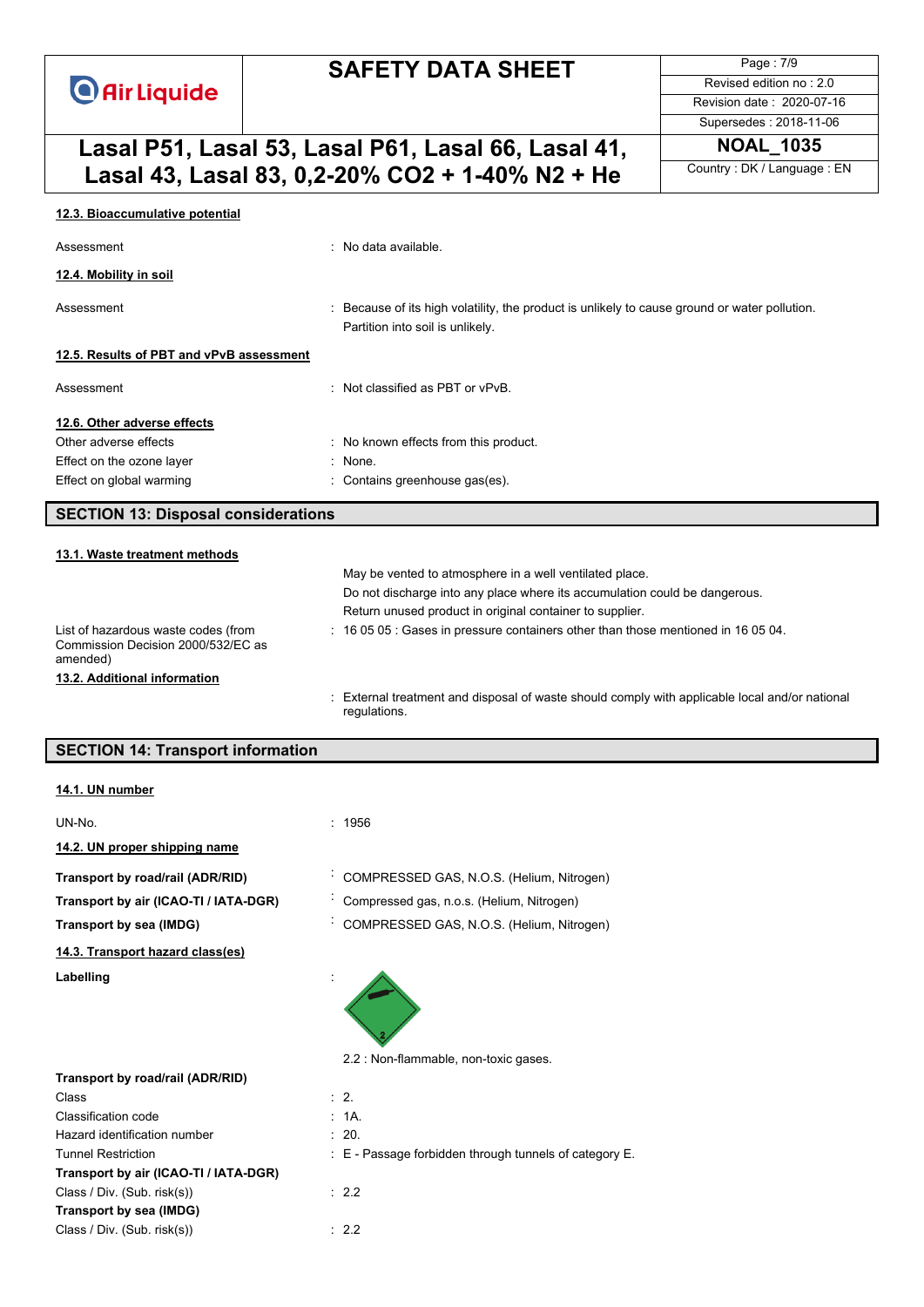# **SAFETY DATA SHEET**

Page : 8/9 Revised edition no : 2.0 Revision date : 2020-07-16

Supersedes : 2018-11-06

# **Lasal P51, Lasal 53, Lasal P61, Lasal 66, Lasal 41, NOAL\_1035 Lasal 43, Lasal 83, 0,2-20% CO2 + 1-40% N2 + He**

| Emergency Schedule (EmS) - Fire                                           | $:$ F-C.                                                                                                                                 |
|---------------------------------------------------------------------------|------------------------------------------------------------------------------------------------------------------------------------------|
| Emergency Schedule (EmS) - Spillage                                       | $: S-V.$                                                                                                                                 |
| 14.4. Packing group                                                       |                                                                                                                                          |
| Transport by road/rail (ADR/RID)                                          | Not established.                                                                                                                         |
| Transport by air (ICAO-TI / IATA-DGR)                                     | Not established.                                                                                                                         |
| Transport by sea (IMDG)                                                   | Not established.                                                                                                                         |
| 14.5. Environmental hazards                                               |                                                                                                                                          |
| Transport by road/rail (ADR/RID)                                          | None.                                                                                                                                    |
| Transport by air (ICAO-TI / IATA-DGR)                                     | None.                                                                                                                                    |
| Transport by sea (IMDG)                                                   | None.                                                                                                                                    |
| 14.6. Special precautions for user<br>Packing Instruction(s)              |                                                                                                                                          |
| Transport by road/rail (ADR/RID)<br>Transport by air (ICAO-TI / IATA-DGR) | : P200.                                                                                                                                  |
| Passenger and Cargo Aircraft                                              | : 200.                                                                                                                                   |
| Cargo Aircraft only                                                       | 200.                                                                                                                                     |
| Transport by sea (IMDG)                                                   | : P200.                                                                                                                                  |
| Special transport precautions                                             | Avoid transport on vehicles where the load space is not separated from the driver's<br>compartment.                                      |
|                                                                           | Ensure vehicle driver is aware of the potential hazards of the load and knows what to do in the<br>event of an accident or an emergency. |
|                                                                           | Before transporting product containers:                                                                                                  |
|                                                                           | - Ensure there is adequate ventilation.                                                                                                  |
|                                                                           | - Ensure that containers are firmly secured.                                                                                             |
|                                                                           | - Ensure valve is closed and not leaking.                                                                                                |
|                                                                           | - Ensure valve outlet cap nut or plug (where provided) is correctly fitted.                                                              |
|                                                                           | - Ensure valve protection device (where provided) is correctly fitted.                                                                   |
|                                                                           |                                                                                                                                          |

#### **14.7. Transport in bulk according to Annex II of Marpol and the IBC Code**

: Not applicable.

### **SECTION 15: Regulatory information**

| 15.1. Safety, health and environmental regulations/legislation specific for the substance or mixture |                                                                                                           |  |
|------------------------------------------------------------------------------------------------------|-----------------------------------------------------------------------------------------------------------|--|
| <b>EU-Regulations</b>                                                                                |                                                                                                           |  |
| Restrictions on use                                                                                  | $:$ None.                                                                                                 |  |
| Seveso Directive : 2012/18/EU (Seveso III)                                                           | $\therefore$ Not covered.                                                                                 |  |
| <b>National regulations</b>                                                                          |                                                                                                           |  |
| National legislation                                                                                 | : Ensure all national/local regulations are observed.                                                     |  |
|                                                                                                      |                                                                                                           |  |
| <b>Denmark</b>                                                                                       |                                                                                                           |  |
| Recommendations Danish Regulation                                                                    | : Pregnant/breastfeeding women working with the product must not be in direct contact with the<br>product |  |

#### **15.2. Chemical safety assessment**

A CSA does not need to be carried out for this product.